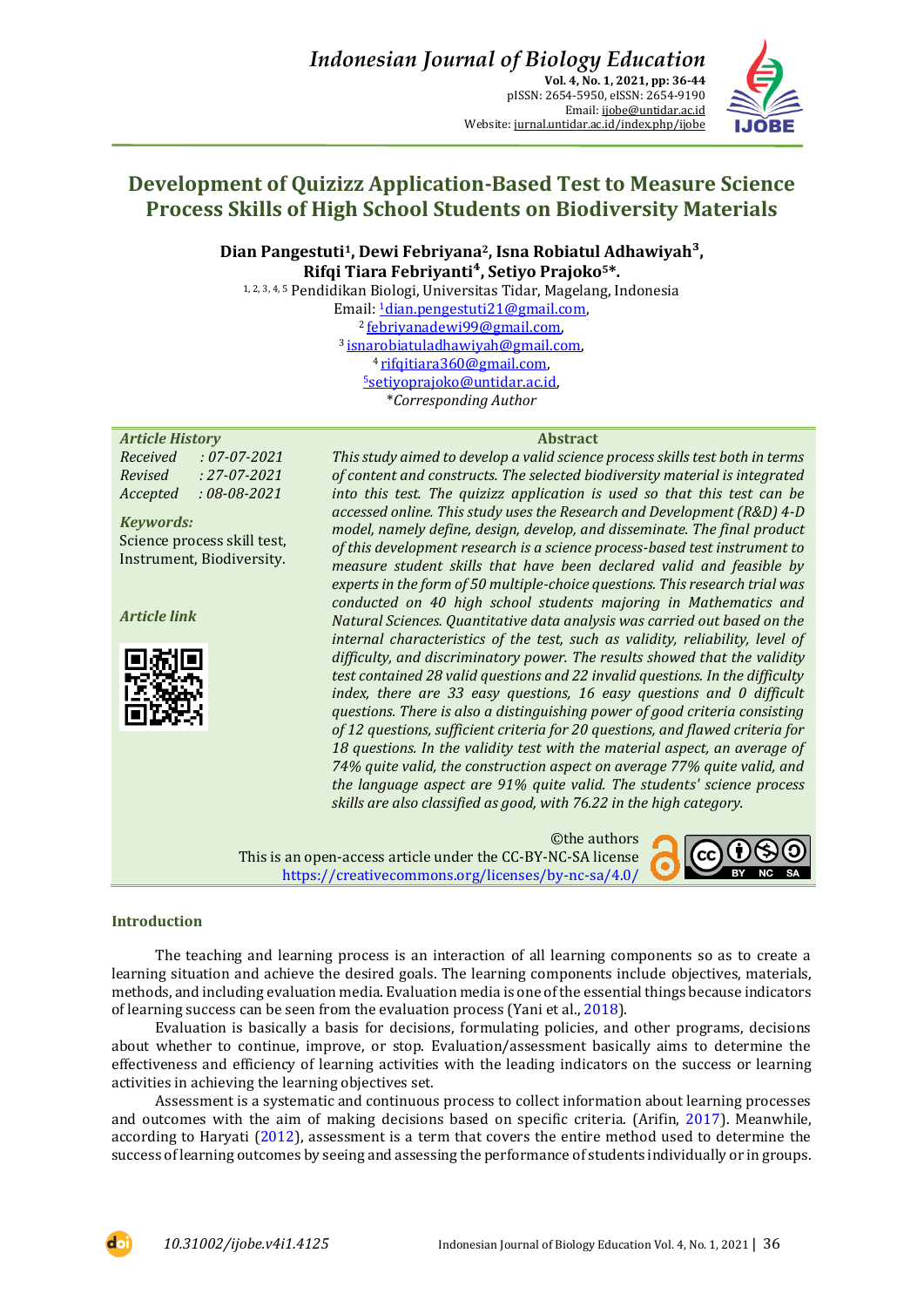So it can be concluded that assessment is a structured process to determine student learning outcomes to make decisions based on specific characteristics.

In the assessment process, there are two forms that are often used, namely the evaluation instrument in the form of a test and a non-test. When viewed from the form of students' answers, the test instruments are divided into three, namely written tests, oral tests, and action tests. Then in the written test, there are two forms, namely descriptive and objective tests. In this research, the instrument to be developed is an objective form instrument. According to Asrul et al. [\(2015\)](#page-7-2), objective tests are called objective because the method of examination is the same or uniform for all students who take the test. There are several types of objective tests, namely multiple-choice, complete form, matchmaking, and truefalse method.

Development of assessment instruments to measure students' science process skills using quizizz media. According to Arief Sardiman et al. [\(1996\)](#page-8-1), media is an intermediary or messenger from the sender to the recipient. The development of information technology today has been able to package the conditions and reality of learning to be more exciting and provide adaptive conditioning in the learning process wherever it is (Darmawan, [2012\)](#page-7-3), and the use of technology in learning is even more effective than conventional learning (Serin, [2011\)](#page-8-2).

The results of the assessment are not identical with only cognitive results but also skills that support the learning of students. One of the skills that can be assessed from student activities is process skills. Science process skills are a complex set of abilities used by scientists in conducting scientific investigations into the learning process. This skill is crucial as a provision to use the scientific method in developing science and is expected to acquire new knowledge. These skills involve cognitive, manual, and social skills (Mahmudah, [2016\)](#page-7-4). According to (Semiawan [1985\)](#page-8-3), the basic science process skills include observing or observing, making hypotheses, planning experiments, controlling variables, interpreting data, drawing up tentative conclusions, predicting, applying, and communicating. While the integrated science process skills include (Dimyati & Mudjiono, [2009\)](#page-7-5) identifying variables, tabulating data, presenting graphs, connecting between variables, collecting and processing data, analyzing, formulating hypotheses, interpreting variables, designing research, and carrying out experiments. Some of these assessment instruments can be combined with a variety of learning media to support students' interest in learning.

Measurement of science process skills can be done using non-tests and tests. Non-test measurement can be done by making a science process skill observation sheet. The advantage of this measurement is that it is possible to directly see students' process skills. However, there is also a disadvantage that requires a large sample. While the advantage of measuring science process skills with tests is the measurement of efficacy when using a large sample (Gerald & Okey, [1980;](#page-7-6) Vali 2009; Shahali & Halim, [2010](#page-8-4) in Prajoko, [2016\)](#page-8-5). Meanwhile, the drawback is that students cannot directly observe the science process skills. Other measurements can be made using the science process skills inventory sheet (Arnold, [2009\)](#page-7-7). The material used is the material for class X SMA IPA, namely marine biodiversity

The material used is the material for class X SMA IPA, namely biodiversity, including the concept of diversity at the level of genes, species, ecosystems, biodiversity in similar living things, one gene or one ecosystem and its conservation efforts. In Indonesia, there are many types of biodiversity or biodiversity with various types and benefits. (Mulyawati, E. [2016\)](#page-7-8). This study aims to develop a test assessment instrument to measure students' science process skills regarding biodiversity.

## **Methods**

This study uses the Research and Development (R&D) method. The instrument development model used in this research is the 4-D development model proposed by Thiagarajan [\(1974\)](#page-8-6), namely define, design, develop, and disseminate. Develop a valid, practical, and adequate assessment instrument to measure high school students' science process skills at biology subjects with material on biodiversity. The subjects of this study were senior high school students of class X majoring in Mathematics and Natural Sciences in even semesters from various schools. The trial was limited to 40 students. The procedure of this research is carried out through 4 stages, (1) Define, this stage aims to define the needs of students, namely by observing the assessment method carried out by the teacher; (2) Design, at this stage an assessment instrument is designed in the form of making a grid outlining indicators of science process skills and compiling questions, and assessment rubrics; (3) Develop, this stage is the development of the assessment product by validating the product by the validator after it is revised and then conducting a limited trial; (4) Disseminate after the product is declared good it will be disseminated.

The results of the data obtained will be analyzed. The aim is to determine the feasibility of the contents of the assessment instrument. This analysis consists of content analysis and constructive analysis.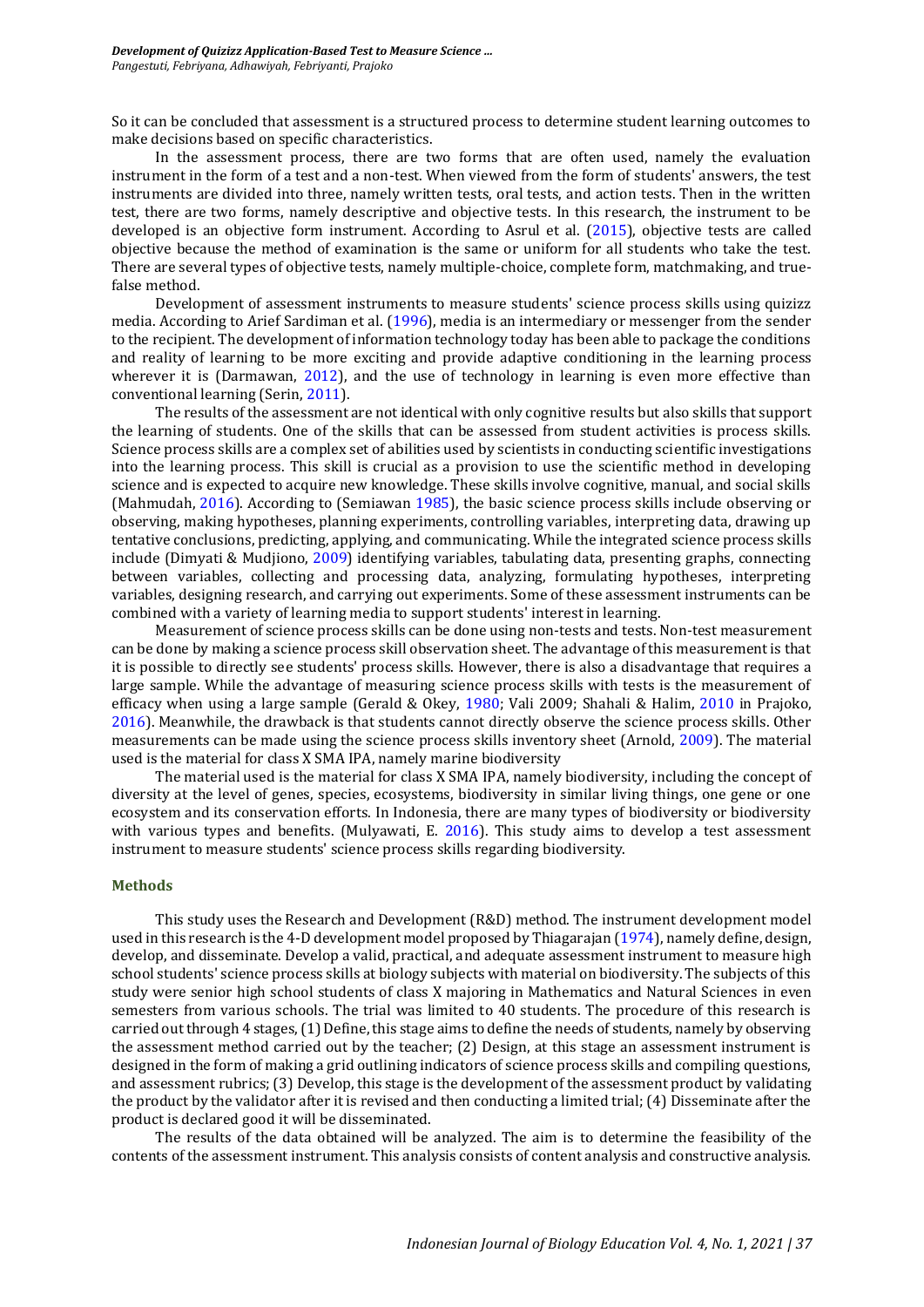Content analysis was conducted based on the internal characteristics of the test, such as validity, reliability, level of difficulty, and discriminatory power.

The data analysis technique for expert validation is done by testing content validity using the product-moment correlation test formula.

$$
Yphi = \frac{Mp - Mt}{st} \sqrt{\frac{p}{q}} \tag{1}
$$

Note:<br>Ypbi = Product Moment Correlation Coefficient

Mp = The average score of the subjects who answered correctly for the item whose validity was sought

 $Mt = Average total Score$ 

 $St = Standard deviation of the total score$ 

p = The proportion of students who answered correctly

q  $=$  Proportion of students who answered incorrectly  $(q = 1-p)$ 

While the construct validity test was carried out by experts and then calculated using the following formula. Validity  $(V) = \frac{Total \, skor \, validation}{Total \, skor \, maximum}$  $\frac{10000 \text{ rad}}{Total \text{ skor maximum}} x 100\%$  (2)

Then, the results of the validity test were converted according to the criteria presented in table 1.

| Table 1. Criteria for Validity of Learning Devices |               |                  |  |
|----------------------------------------------------|---------------|------------------|--|
| N <sub>0</sub>                                     | <b>Score</b>  | Criteria         |  |
| 1                                                  | 85,01-100,00% | Very valid       |  |
| 2                                                  | 70,01-85,00%  | Sufficient valid |  |
| 3                                                  | 50,01-70,00%  | Deficient valid  |  |
| 4                                                  | 01,00-50,00%  | Invalid          |  |
| Source: Akbar (2013).                              |               |                  |  |

Reliability test can use the formula (Sudijono, [2013\)](#page-8-7):

$$
r_{11} = \frac{2r_{xy}}{1 + r_{xy}} \tag{3}
$$

Note:

 $r_{11}$  = Coefficient of overall test reliability

 $r_{xy}$  = Product moment correlation coefficient between even and odd number items

According to Fraenkel et al. [\(2012\)](#page-7-10), an instrument is said to be reliable if the reliability coefficient value is more than 0.70 (R11>0.70).

The item difficulty index can be obtained using the formula (Sudijono, [2013\)](#page-8-7):

$$
P=\frac{Np}{N} \quad \textbf{(4)}
$$

Note:

 $P =$  Item difficulty index  $Np = The number of correct answers from students$ 

 $N = Number of test-takers$ 

According to the difficulty index that is often followed, a good difficulty index (P) is questions that have an index between 0.30 to 0.70.

Differential power analysis aims to analyze the items to determine the ability of the questions to distinguish students who are classified as capable and students who are classified as lacking or weak in achievement. (Sudjana, N. [2010\)](#page-8-8).

$$
D = \frac{B_A}{J_A} - \frac{B_B}{J_B} = P_A - P_B \quad (5)
$$

Note:

- $D =$ The power of difference of the questions
- BA = The number of participants in the upper group who answered correctly
- $JA = The number of participants in the upper group$
- BB = The number of participants in the lower group who answered correctly
- $JB = The number of participants in the lower group$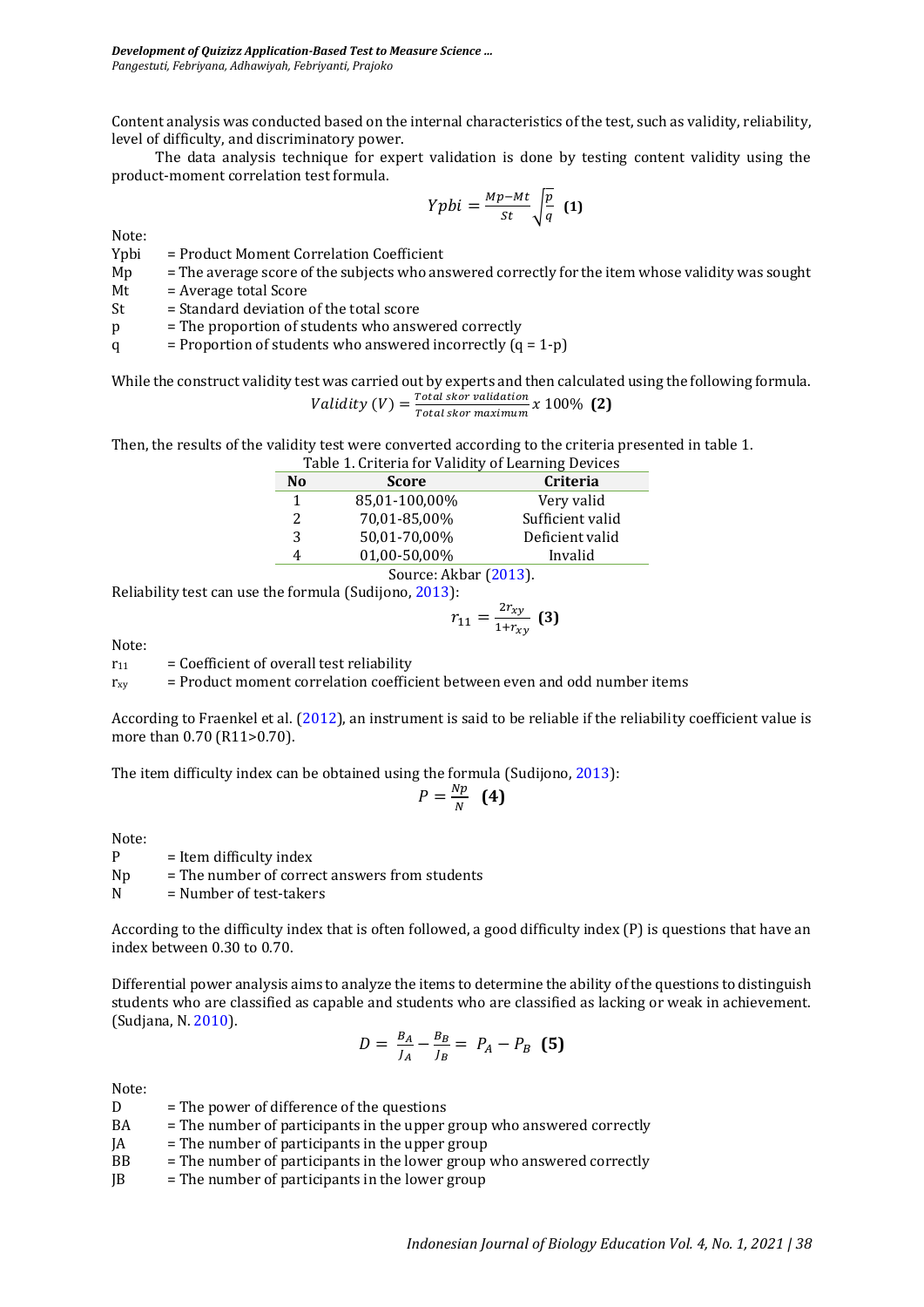## **Science Process Skills Analysis**

The mastery of science process skills is divided into five categories: high, high, medium, low, and very low. This category is adapted from Azwar [\(2014\)](#page-7-11). The percentage is obtained by dividing the average score on the students' science process skills correctly by the number of questions.

The research instrument used was a test of students' science process skills using quizizz. The test questions consist of 50 multiple choice questions based on seven indicators of science process skills. Can be seen in table 2.

Table 2. Classification of science process skills based on indicators

| N <sub>0</sub>           | <b>Science Process Skill'</b><br>aspects | <b>Question Number</b>          |
|--------------------------|------------------------------------------|---------------------------------|
| 1                        | Observation                              | 2,3,13,16,19,30,31,39,41,47     |
| $\overline{\mathcal{L}}$ | Classification                           | 21,40,43,45,46                  |
| 3                        | Prediction                               | 4,5,15,22,34,36,42              |
| 4                        | Asking question                          | 10                              |
| 5                        | Hypothesis                               | 8,9,14,17,27,29                 |
| 6                        | Interpretation                           | 6,7,11,18,24,26,28,44,48,50     |
|                          | Communication                            | 1,12,20,23,25,32,33,35,37,38,49 |

To determine the students' scientific process ability, it is calculated using the formula (Purwanto[, 2013\)](#page-8-9):

$$
S=\frac{R}{N}\;x\;100
$$

Note:

S = The ability of science process skills

R = score obtained from correct answers

 $N = Total maximum Score of the test.$ 

From the calculation using the formula can be obtained numbers that can interpret the assessment of students' science process skills, according to table 3.

Table 3. Criteria for assessing the ability of students' science process skills

| No             | Interval   | <b>Criteria</b> |
|----------------|------------|-----------------|
|                | $86 - 100$ | Very high       |
| $\overline{2}$ | $73 - 85$  | High            |
| 3              | $58 - 72$  | Moderate        |
| 4              | $45 - 57$  | Low             |
| 5              | $0 - 44$   | Very low        |

### **Results and Discussion**

The result of the development is an achievement obtained after completing the research procedure. The product developed is an assessment instrument to measure the science process skills of class X high school students on the subject of biodiversity. This form of instrument can be used to evaluate student learning outcomes in schools by taking into account several aspects (Alhamid, [2019\)](#page-7-12). The following is a description of the results of the development of the assessment instrument.

Define stage, the product developed is in the form of a grid of questions and multiple-choice questions. The assessment is carried out using an online test that is entered into the quizizz media and the link is distributed to respondents. The test developed is in the form of multiple choice with 50 items that have been adjusted to the Basic Competence, namely analyzing various levels of biodiversity in Indonesia and their threats and conservation.

Design stage, assessment instruments are designed and compiled. Then generated a grid to prepare questions and the text of the initial questions, in the lattice of preparing the questions designed with the identity, KI, KD, question indicators, question numbers, cognitive level, and KPS (Science Process Skills) indicators. The initial question paper contains question instructions, sample questions of 50 items, and the answer key. For the assessment, a score of 1 if the answer is correct and 0 if the answer is wrong. In the end, the correct value will be added up and multiplied by 2 to find out the total score of the students.

Development stage, the product development of the assessment instrument planned is developed before it becomes a product that is ready to be tested. The step of developing the biological assessment instrument is validation by expert lecturers. Based on the validity test results, the number of valid and invalid item items is obtained as in table 4.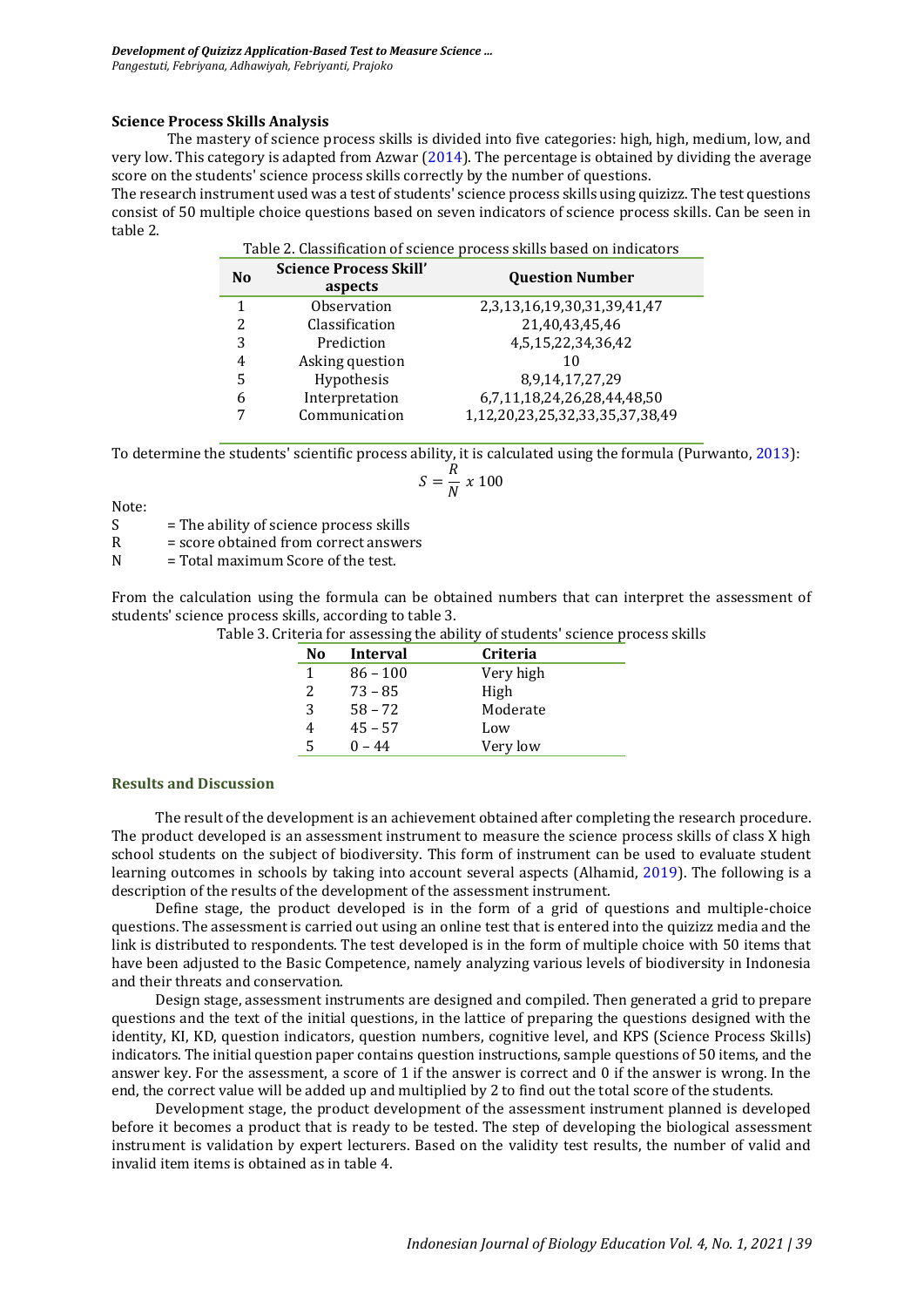*Development of Quizizz Application-Based Test to Measure Science … Pangestuti, Febriyana, Adhawiyah, Febriyanti, Prajoko*

|                |          | Tabel 4. Result of validity                                           |       |
|----------------|----------|-----------------------------------------------------------------------|-------|
| N <sub>o</sub> | Category | <b>Ouestion number</b>                                                | Total |
|                | Valid    | 2, 5, 6, 10, 11, 12, 13, 15, 17, 18, 21, 22, 25, 26, 27, 30, 34, 35,  | 28    |
|                |          | 36, 37, 39, 40, 43, 44, 45, 46, 48, 49                                |       |
|                | Invalid  | 1, 3, 4, 7, 8, 9, 14, 16, 19, 20, 23, 24, 28, 29, 31, 32, 33, 38, 41, | 22    |
|                |          | 42, 47, 50                                                            |       |

The results of the validation of the assessment instrument have been tested on a limited basis. Developing the knowledge instrument must be valid because when the question is valid, it can be used by students. A validity test is carried out in each item of the question. Then the results are compared with r tables. If r table < r count, then the item can be called valid. The validation of the assessment instrument that has been tested on a limited basis to small groups is found that 28 questions (56%) are valid, and the remaining 22 questions (44%) are invalid. Following Arikunto [\(2012\)](#page-7-13) opinion, validity is a measure that shows the levels of validity or validity of an instrument. A valid or valid instrument has high validity. On the other hand, an instrument that is less valid means it has low validity. Sudijono [\(2008\)](#page-8-10) also states that the validity of a test is the measuring accuracy possessed by an item (an item that is an integral part of the test as a totality) in measuring what should be measured through item items.

Based on the study results, it can be concluded that there are 28 valid questions and can be used as student assessment instruments. Meanwhile, 22 questions that were not valid on the instrument being tested because they were not by the indicators had to be discarded or repaired for retesting. The content validity does not have a quantity that can be calculated statistically, but in logical analysis, so it can be understood that the test is valid based on the test grid. A valid instrument or test can represent the entire content or material that is mastered proportionally for the sample (Matondang, [2009\)](#page-7-14).

The reliability test results refer to the level of reliability of something and can be trusted (Arikunto, [2006\)](#page-7-15). Based on the word's meaning, a reliable instrument is an instrument whose measurement results can be trusted. The results of reliability testing in this study used the Kuder Richardson (KR) technique. Instruments that can be tested for reliability using KR are instruments with only one correct answer (Yusup, [2018\)](#page-8-11). Based on the results of the reliability test, the value obtained is  $R11 = 0.858$ . According to Fraenkel et al. [\(2012\)](#page-7-10), an instrument is said to be reliable if the KR reliability coefficient value is more than 0.70 (R11>0.70). Therefore, it can be concluded that the assessment instrument made is reliable. The level of reliability on this instrument includes high reliability. This means this instrument has perfect reliability, where if used to measure repeatedly, the results are more or less always the same.

Difficulty index (Difficult index) is a number that shows the ease or difficulty of a question. According to Asrul [\(2014\)](#page-7-2), a good question is a question with a moderate difficulty level. So not too easy and not too tricky. Based on the difficulty level, the item numbers of easy, medium, and difficult items are obtained, as shown in table 5.  $\Phi$  of difficult of difficult

| N <sub>0</sub> | Tabel 5. Result of difficult index<br><b>Ouestion Number</b><br>Total<br>Category |                                                                                                                                 |    |
|----------------|-----------------------------------------------------------------------------------|---------------------------------------------------------------------------------------------------------------------------------|----|
|                | Easy                                                                              | 1, 2, 3, 4, 5, 9, 11, 12, 13, 15, 17, 18, 19, 20, 24, 25, 26,<br>27, 30, 31, 32, 33, 34, 35, 36, 38, 39, 40, 41, 43, 44, 48, 49 | 33 |
|                | Moderate                                                                          | 6, 7, 8, 10, 14, 16, 21, 22, 23, 28, 29, 37, 42, 47, 50                                                                         | 16 |
|                | <b>Difficult</b>                                                                  |                                                                                                                                 |    |

In this assessment instrument, there are no complicated questions and more straightforward questions. There are 33 easy questions and 16 moderate questions. According to the difficulty index that is often followed, a good difficulty index (P) is questions that have an index between 0.30 to 0.70. It can be concluded that the assessment instrument is quite good because the distribution of the level of difficulty is not evenly distributed and is dominated by questions with easy categories. Although there are many easy questions, there are still valid questions and can be used, such as in item number 2, where according to the test results, question number 2 is valid even though it is relatively easy. Then, questions in the medium category must also be discarded because they are invalid, such as question number 8. If the questions are too easy, they cannot stimulate students' problem-solving abilities, and vice versa, if the questions are too tricky, it will make students easy to give up and desire.

Based on the differentiating power test results, the item number of good, sufficient, and wrong items is obtained, as shown in Table 6. Tabel 6. Result of differentiating power

| Tabel 6. Result of differentiating power |            |       |  |
|------------------------------------------|------------|-------|--|
| No                                       | Criteria   | Total |  |
|                                          | Good       |       |  |
|                                          | Sufficient | 20    |  |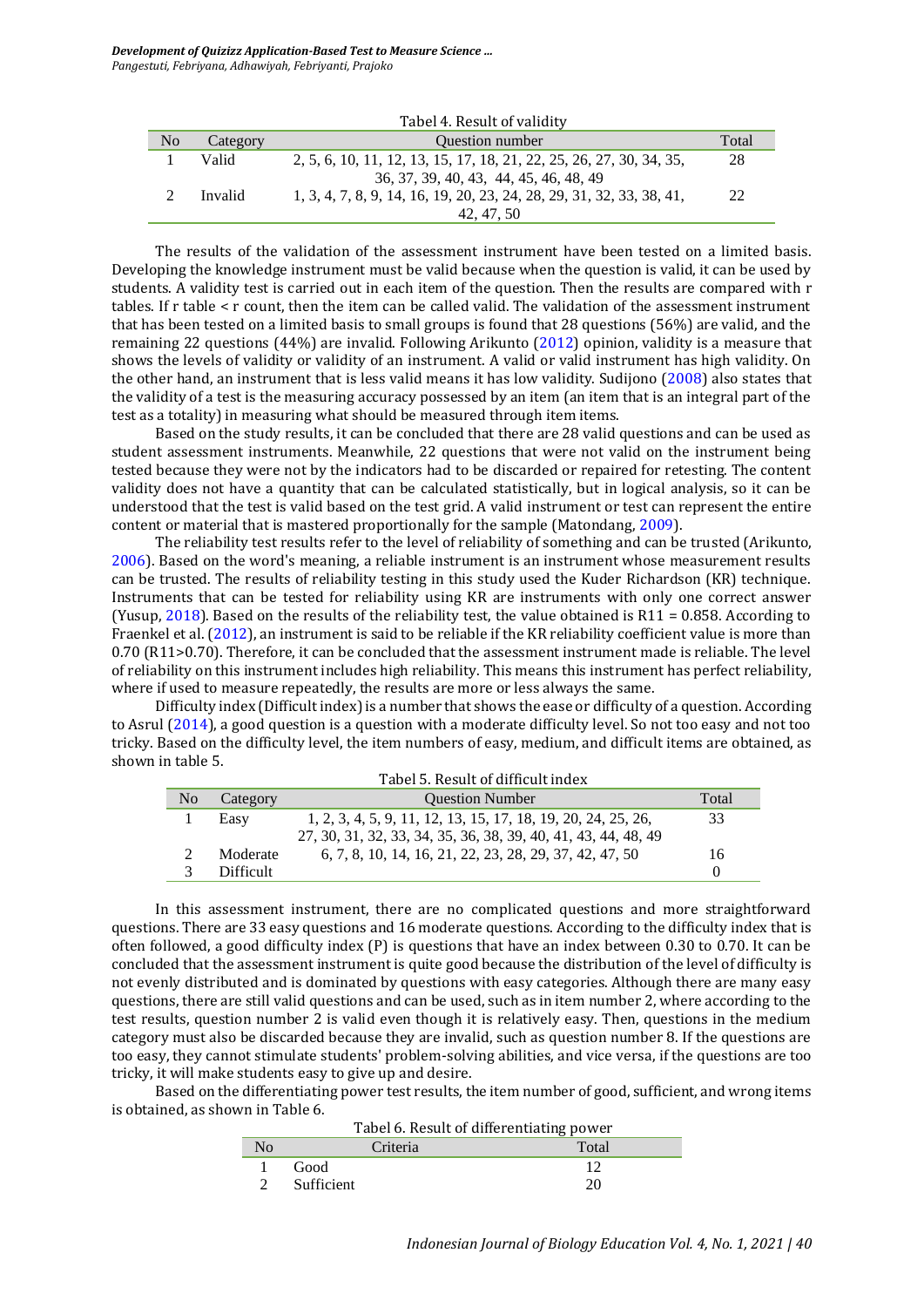| 3 | Insufficient          |  |
|---|-----------------------|--|
|   | <b>Total Question</b> |  |

The table shows that there are 12 questions (24%) with good discriminatory power, 20 questions (40%) with sufficient discriminating power, and 18 questions (36%) with insufficient discriminating power. According to Arikunto [\(2012\)](#page-7-13), suitable items have a discrimination index of 0.4 to 0.7 or are in good classification. The higher the value of the different power of the question (positive value), the better the question. Even though it has a positive value, the questions that should be used are sufficient, reasonable, and excellent distinguishing power.

Arikunto [\(2012\)](#page-7-13) states that discriminating power is the ability of items to distinguish students' abilities. The measure of the power of difference is the correlation between the score on the question and the score on the set of questions. So it can be seen from the degree of compatibility between a question and a set of other questions (Syarif & Syamsurizal, [2019\)](#page-8-12).

So overall, it can be concluded that this assessment instrument, which is dominated by items with sufficient discrepancy, can distinguishable students and those who have not been able to master the material seriously.

Based on expert validation carried out, the draft instrument used was validated by one expert, namely a biology education lecturer. Biological assessment instrument products are developed according to a grid that refers to KI, KD, and existing indicators (Fadillah, [2017\)](#page-7-16). After that, it is validated by expert lecturers to determine the feasibility of the product of the biological assessment instrument.

The things that are validated are in the form of material, construction, and language. From the material, the aspects assessed are the suitability of the questions according to the indicators, the suitability of the material being asked with the measured competence, one answer key, and homogeneous and logical answer choices. Then from the construction, the aspects assessed are the clarity of the subject matter, which is formulated in a concise, concise, straightforward manner, does not provide answer essential instructions, is free from negative statements, pictures, and the like is clear and functional from the language aspect, namely the use of language and writing according to the rules. In addition, on the validation sheet, there are inputs and suggestions obtained from the validator operationally through the question sheet.

|                | Tabel 7. Result of expert validation |                |                  |  |
|----------------|--------------------------------------|----------------|------------------|--|
| No             | Aspect                               | Average $(\%)$ | Criteria         |  |
|                | Material                             | 74 %           | Sufficient Valid |  |
| $\mathfrak{D}$ | Construction                         | 77 %           | Sufficient Valid |  |
| 3              | Language                             | 91 %           | Very Valid       |  |
|                | Average Total                        | 80 %           | Sufficient Valid |  |

The validation of the assessment instruments from expert lecturers shows that 80% of the assessment instruments are declared quite valid, and further improvements are needed to several components. Therefore, it can be concluded that the product is feasible to use.

The purpose of the validation test by experts is to get an assessment so that the level of product validity can be known and to find out the product's weaknesses by asking for suggestions for improvement from the validator to improve the product being developed. Furthermore, suggestions from the validator will be used to revise the product to make it better (Warsita, [2008\)](#page-8-13).

### **Science Process Skills**

In this study, research data were obtained from students' answers to the assessment of science process skills through Quizizz. The students' answers were analyzed, and conclusions were drawn regarding the ability of the science process skills (SPS) possessed. Students' SPS mastery data per aspect is obtained through the SPS test given, namely an objective test of multiple-choice type with 50 questions with five answer choices. In this study, seven aspects of SPS were determined, consisting of basic SPS, namely: observing, classifying, communicating, and predicting. At the same time, the integrated SPS that is set is asking questions, hypotheses, and interpreting. Students are said to have sufficient SPS skills if from each SPS aspect tested by students, at least the scores show results with a minimum category of reasonable or moderate. SPS assessment or science process skills is an assessment related to how much students understand the SPS concept, which is described through questions that match the SPS indicators in observing, classifying, communicating, asking questions, hypothesizing, predicting, and interpreting. The result scores of students' answers will be depicted in figure 1.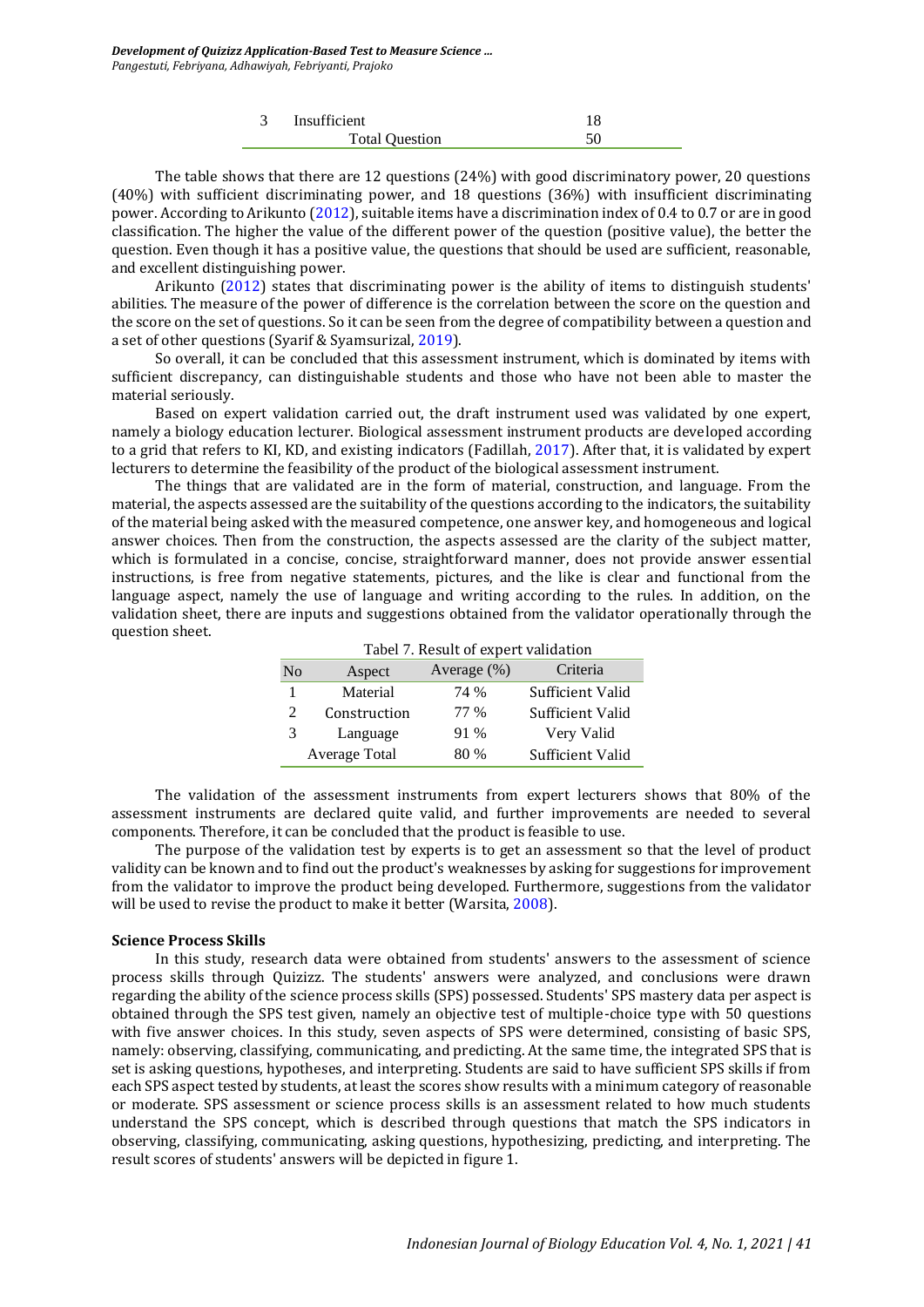

Figure 1. Result of Science Process Skills

The score of science process skills that has the highest value is the observing indicator (77.75). The importance of science process skills on observing indicators in the learning process can make students easy to be active in learning activities; in this aspect, students will use all their five senses. This is in accordance with Nurhasannah [\(2016\)](#page-7-17) following observing indicators are basic scientific skills, and observing students must be able to use all their five senses, including seeing, hearing, feeling, tasting, and smelling. Observation process skills are the most fundamental skills in acquiring knowledge and for developing other process skills. According to Nurmalia [\(2014\)](#page-7-18), the higher the involvement of students in observation, the higher the achievement of students' understanding and science process skills. The value of the lowest science process skills on the indicator classifies with an average score of 67.5 in the medium category. The ability to classify is a skill to classify an object according to specific characteristics, goals, or interests. In the activity of classifying, students are very required to be careful in observing. According to Nugraheni [\(2019\)](#page-7-19), classifying activities is very dependent on the accuracy of students in making observations. Overall, the average score of students' science process skills was 76.22, with a high index. This is because the instrument used is closed or not necessarily students learn first when working on questions and only armed with material that the student understands. However, the researcher is optimistic that if the student learns before doing the work, the student will understand more about the answers to the instrument questions, and the assessment of his scientific processability will be in the very high category. Science process skills seen from the results of students' answers through multiple choice questions are already good, but in some aspects of science process skills, many answer incorrectly. This is caused by several factors, the first of which has previously been explained that the test is carried out in a secure manner.

Second, because there are several questions whose choices are still homogeneous so that they still confuse students, questions with sentences that are too long even though the time given for one question has a duration, feelings of nervousness, an unsupportive atmosphere, and ambiguous sentences in the questions, the score of the science process skill assessment criteria can still be improved by getting them used to work on science process ability type questions, in addition to improving the scientific process through direct practice can also be done. Biology subject assessment products are packaged in the online form using this quizizz media based on the product feasibility analysis. It can be concluded that it is valid and feasible to use several questions as an assessment instrument. Researchers chose online media as packaging or media for this product because online media makes it easier for both users (students) and supervisors (teachers). One of the criteria for a good instrument is practicability. According to Winarno [\(2011\)](#page-8-14), the instrument is good because of its practicality or usability. With this media, it is hoped that it will make it easier for supervisors (teachers) to get results from students quickly.

#### **Conclusions and Recommendations**

Based on the research conducted, it can be concluded that the Test Instrument is used to measure the Science Process Skills of High School Students on Biodiversity Materials by using Quizizz Media. It is known that from 50 multiple choice questions in the validity test, there are 28 valid questions and 22 invalid questions. In the difficulty index, there are 33 easy questions, 16 easy questions and 0 difficult questions. There is also a distinguishing power of good criteria consisting of 12 questions, sufficient criteria for 20 questions, and preliminary 18 questions. In the validity test with the material aspect, an average of 74% quite valid, the construction aspect is 77% quite valid, and the language aspect is 91% quite valid. The students' science process skills are also classified as good, with 76.22 in the high category. So that students' science process skills are classified as high by using this quizizz media.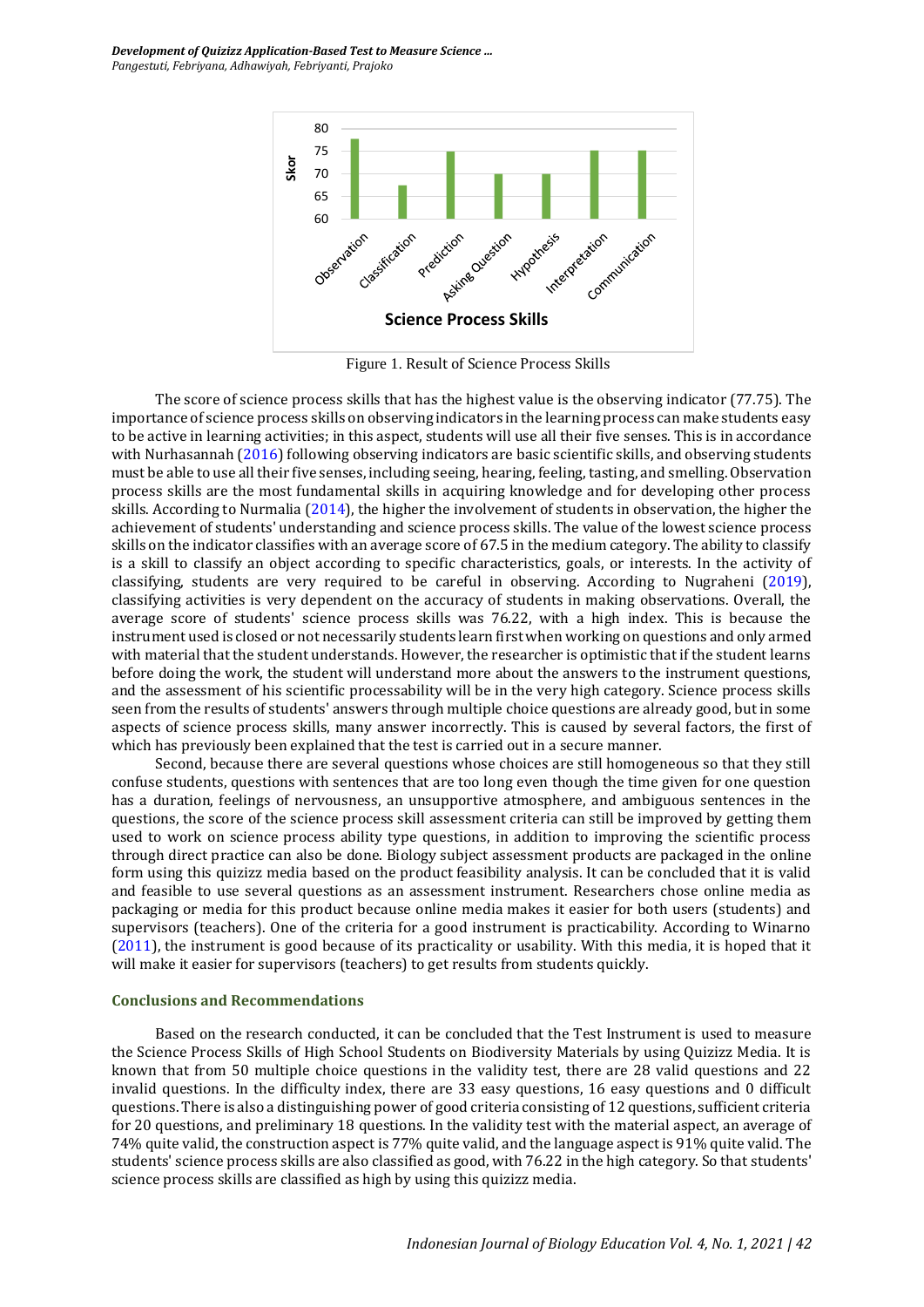For science process skills to have a higher score, in their implementation to students, it can be used as an open question so that students learn related material before working so that they better understand the concept and it is easier to work on the problem. In addition, teachers can also get used to give lessons based on science process skills and optimize this quizizz media to achieve these goals.

## **References**

<span id="page-7-9"></span>Akbar, S. (2013). *Instrumen Perangkat Pembelajaran*. Bandung: Remaja Rosdakarya Offset.

- Aji, B. S., & Winarno, M. E. (2016). Pengembangan instrumen penilaian pengetahuan mata pelajaran pendidikan jasmani olahraga dan kesehatan (PJOK) Kelas VIII semester gasal. Jur*nal Pendidikan: Teori, Penelitian, dan Pengembangan*, 1(7), 1449-1463.
- <span id="page-7-12"></span>Alhamid, T., & Anufia, B. (2019). Resume: Instrumen Pengumpulan Data. Sorong: Sekolah Tinggi Agama Islam Negeri (STAIN).
- <span id="page-7-0"></span>Arifin, Z. (2017). Kriteria Instrumen dalam suatu Penelitian. *Jurnal THEOREMS (The Original Research of Mathematics)* Vol. 2 No. 1, Juli 2017, hal. 28-36
- <span id="page-7-15"></span>Arikunto, S. (2006). *Metodologi penelitian*. Yogyakarta: Bina Aksara.
- Arikunto, Suharsimi. (2010). *Prosedur penelitian: suatu pendekatan praktik*. Jakarta: Rineka Cipta.
- <span id="page-7-7"></span>Arnold, I. J. (2009). Do examinations influence student evaluations?. *International Journal of Educational Research,* 48(4), 215-224.
- <span id="page-7-2"></span>Asrul, A., Ananda, R., & Rosnita, R. (2015). *Evaluasi pembelajaran*.
- <span id="page-7-13"></span>Arikunto, Suharsimi. (2012). *Dasar-Dasar Evaluasi Pendidikan*. Jakarta: Bumi Aksara.
- <span id="page-7-11"></span>Azwar, S. (2014). *Penyusunan skala psikologi*. Yogyakarta: Pustaka Pelajar
- <span id="page-7-3"></span>Darmawan, D. (2012). *Pendidikan Teknologi Informasi dan Komunikasi*. Bandung: PT. Remaja Rosdakarya.
- <span id="page-7-5"></span>Dimyati dan Mudjiono. (2009). *Belajar dan Pembelajaran*. Jakarta: Rineka Cipta.
- <span id="page-7-10"></span>Fraenkel, L., Falzer, P., Fried, T., Kohler, M., Peters, E., Kerns, R., & Leventhal, H. (2012). Measuring pain impact versus pain severity using a numeric rating scale. *Journal of general internal medicine*, 27(5), 555-560.
- <span id="page-7-16"></span>Fadillah, E. N. (2017). Pengembangan instrumen penilaian untuk mengukur keterampilan proses sains siswa SMA. *Didaktika Biologi: Jurnal Penelitian Pendidikan Biologi*, 1(2), 123-134.
- <span id="page-7-6"></span>Gerald DF, & Okey, JR (1980). Tes keterampilan proses sains terpadu untuk siswa IPA SMP. Pe*ndidikan Sains*, 64 (5), 601-608.
- <span id="page-7-1"></span>Haryati, S. (2012). Research and Development (R&D) sebagai salah satu model penelitian dalam bidang pendidikan. *Majalah Ilmiah Dinamika*, 37(1), 15.
- <span id="page-7-4"></span>Mahmudah, M., Yaunin, Y., & Lestari, Y. (2016). Faktor-faktor yang berhubungan dengan perilaku seksual remaja di Kota Padang. *Jurnal Kesehatan Andalas*, 5(2).
- <span id="page-7-14"></span>Matondang, Zulkifli. (2009). Validitas dan Reliabilitas Suatu Instrumen Penelitian. *Jurnal Tabularasa* Vol. 6 No.1, (87-97).
- <span id="page-7-8"></span>Mulyawati, E. (2016). *Keanekaragaman Hayati*. Bandung: Universitas Pasundan.
- <span id="page-7-17"></span>Nurhasanah. 2016. *Jurnal Penggunaan Tes Keterampilan Proses Sains (KPS) Siswa dalam Pembelajaran konsep Kalor dengan Model Inquiri Terbimbing*. 2 (12), 17-18.
- <span id="page-7-18"></span>Nurmaliah, dkk. (2014). Penggunaan Metode Karyawisata untuk Meningkatkan Pemahaman Konsep dan Keterampilan Proses Sains Pada Materi Keanekaragaman Hayati, *Jurnal Biotik*, ISSN: 2337-9812, Vol. 2, No. 1, Ed. April 2014. Keguruan. UIN Syarif Hidayatulullah Jakarta. Jakarta.
- <span id="page-7-19"></span>Nugraheni, D., & Winarni, D. S. (2019). Pengembangan bahan ajar science teacherpreneurship berbasis karakter bagi mahasiswa pendidikan IPA. *In Seminar Nasional Sains & Entrepreneurship* (Vol. 1, No. 1).
- Prajoko, S., Amin, M., Rohman, F., & Gipayana, M. (2016). Pengembangan Tes Keterampilan Proses Sains Pada Mata Kuliah Praktikum IPA di SD. Seminar Nasional IPA VII, 2(1), 821–831.